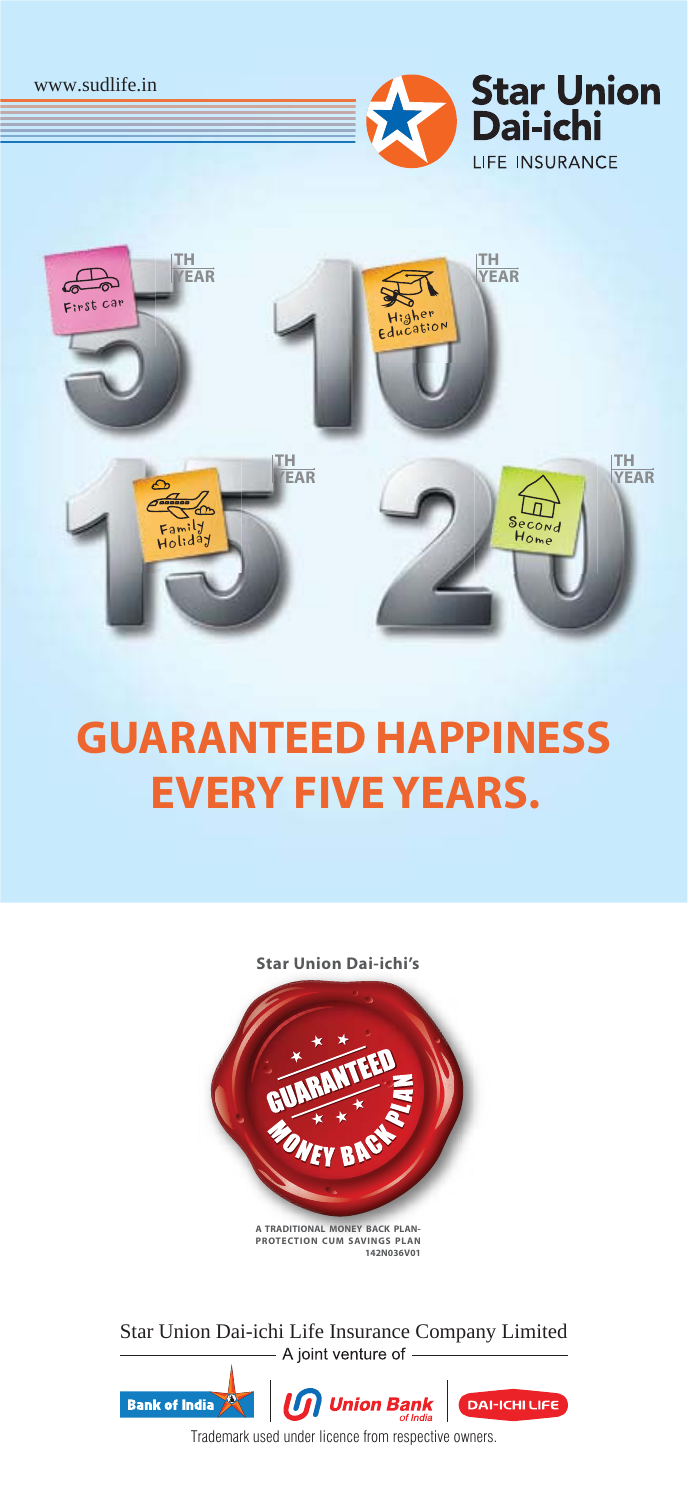# **STAR UNION DAI-ICHI'S GUARANTEED MONEY BACK PLAN**

# **A TRADITIONAL MONEY BACK PLAN FOR YOUR PROTECTION CUM SAVINGS**

Long term goals are always a priority for us, and while we work towards securing them, there are moments along the way where some cash inflow would surely help – be it your family holiday or your child's college applications.

Star Union Dai-ichi's Guaranteed Money Back Plan makes this possible by providing cash payouts at regular intervals leading up to the lump sum benefit along with guaranteed annual additions.

# **WHY STAR UNION DAI-ICHI'S GUARANTEED MONEY BACK PLAN?**

- 200% of annualised premium\* paid in lump sum every five years (survival benefit).
- Guaranteed additions every year, paid at policy maturity (or in case of death, if earlier).
- In case of death, the entire sum assured is payable irrespective of survival benefits already paid.
- Premium rebate for higher sum assured.
- Limited premium payment term of only 10 years.
- Tax deductions on the premiums paid and benefits received,

as per the extant tax laws.



# **BENEFITS:**

# • SURVIVAL:

200% of annualised premium\* will be paid on survival up to the policy anniversaries specified below:

| <b>Policy Term (in years)</b> | <b>Policy Anniversaries</b> |  |
|-------------------------------|-----------------------------|--|
| 10                            | 5th                         |  |
| 15                            | 5th, 10th                   |  |
| 20                            | 5th, 10th, 15th             |  |

# • MATURITY:

Sum assured (less survival benefits already paid) along with guaranteed additions accrued during the policy term will be paid.

# • DEATH:

Entire sum assured plus the guaranteed additions accrued till date will be paid to the nominee and the policy will terminate thereafter.

*\*Excluding taxes and extra premiums, if any.*

# **HOW DOES THE PLAN WORK?**

- Choose your policy term and sum assured based on your savings and protection needs. (The eligibility criteria are provided in the 'Eligibility Limits' section for your reference.)
- The premium amount will be based on the policy term and sum assured chosen by you, as well as your age. In case you have opted for a sum assured of ₹5 Lakh and above, the tabular premium rates will be lower. Even higher rebates are available for higher sums assured.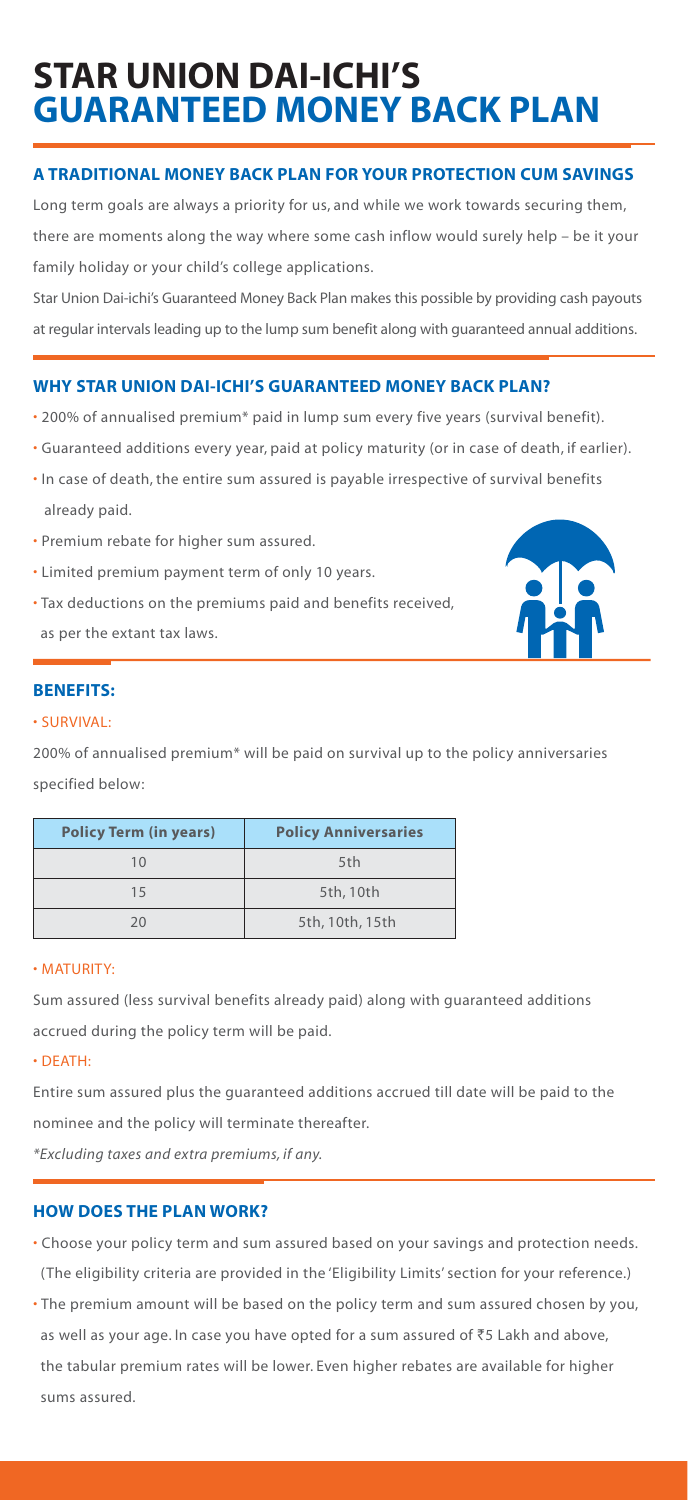- On every 5th policy anniversary before the end of the policy term, you will receive a survival benefit of 200% of your annualised premium\*.
- At maturity (end of the policy term) you will receive the sum assured less survival benefits already paid along with guaranteed additions accrued throughout the policy term paid in a lump sum.
- To enjoy the full benefits of your plan, all you have to do is to pay the premiums regularly for 10 years.
- You have the option to pay your premiums in yearly, half-yearly, quarterly or monthly modes.
- In case of death of the life assured during the policy term, your nominee will receive the sum assured and accrued guaranteed additions.
- Risk will commence on the later of date of clearance of instrument of initial premium and underwriting acceptance of risk.

# **ELIGIBILITY LIMITS:**

You become eligible for this plan upon meeting the age criteria mentioned below.

Choose a suitable sum assured and policy term as per the following limits:

| Age of the Life Assured at Entry                             | Minimum: 13 years (age last birthday)<br>Maximum: 50 years (age last birthday)         |  |
|--------------------------------------------------------------|----------------------------------------------------------------------------------------|--|
| <b>Maximum Age of the</b><br><b>Life Assured at Maturity</b> | 70 years (age last birthday)                                                           |  |
| <b>Policy Term</b>                                           | 10/15/20 years                                                                         |  |
| <b>Premium Payment Term</b>                                  | 10 years                                                                               |  |
| Sum Assured*                                                 | Minimum: Rs. 3,00,000<br>Maximum: Rs. 10,00,00,000                                     |  |
| <b>Premium Payment Modes</b>                                 | Yearly, half-yearly, quarterly or monthly.<br>Monthly is allowed through ECS / SI only |  |

*\*Sum Assured should be in multiples of 1000.*

# **FEATURES AND OPTIONS UNDER THIS PLAN:**

# • GUARANTEED ADDITIONS:

 Guaranteed additions (based on your policy term as shown in the table below) will accrue every year, throughout the policy term.

 The accrued amount will be payable with the final benefit paid on maturity (or in case of death, if earlier).

| <b>Policy Term</b>                                                        | 10 years | 15 years                                 | 20 years                                 |
|---------------------------------------------------------------------------|----------|------------------------------------------|------------------------------------------|
| 4% of Annualised<br>Guaranteed<br><b>Addition</b><br>premium <sup>*</sup> |          | 5% of Annualised<br>premium <sup>*</sup> | 6% of Annualised<br>premium <sup>*</sup> |

*\*Excluding taxes and extra premiums, if any.*

# • POLICY LOAN :

Policy loan is not available against this policy.

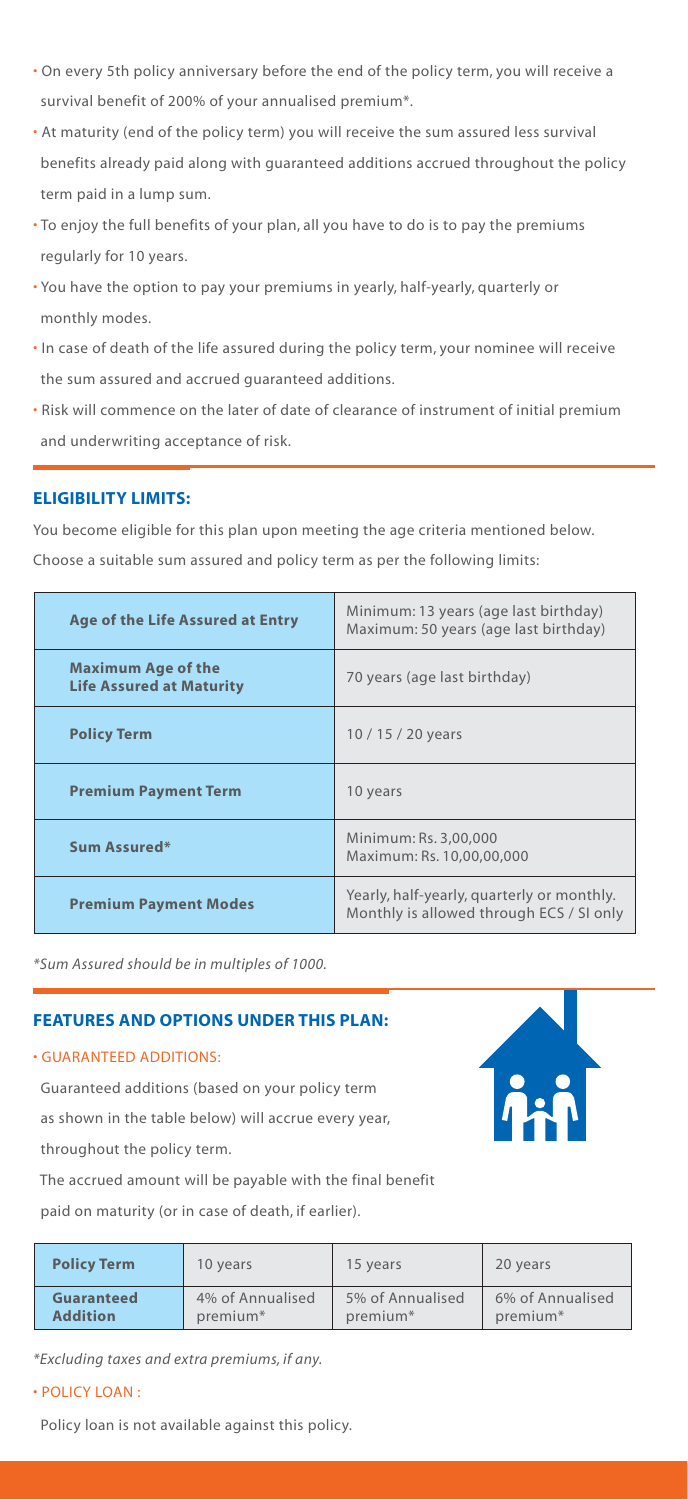# • MODAL FACTOR :

Based on the premium payment frequency chosen by you, the premium payable will be multiplied by the modal factor given below:

| <b>Premium Payment Mode</b> | <b>Modal Factor</b> |  |
|-----------------------------|---------------------|--|
| Yearly                      |                     |  |
| Half-yearly                 | 0.5125              |  |
| Quarterly                   | 0.2625              |  |
| Monthly                     | 0.0885              |  |

#### • HIGH SUM ASSURED REBATE:

Rebates on high sum assured are available on the tabular premium rates are as given below:

| <b>Sum Assured</b>            | <b>High Sum Assured Rebate</b><br>on Tabular Premium Rates |  |
|-------------------------------|------------------------------------------------------------|--|
| ₹3 Lakh to less than 5 Lakh   | Nil                                                        |  |
| ₹5 Lakh to less than 10 Lakh  | ₹2 p.a. per Thousand Sum Assured                           |  |
| ₹10 Lakh to less than 25 Lakh | ₹3 p.a. per Thousand Sum Assured                           |  |
| ₹25 Lakh and above            | ₹4 p.a. per Thousand Sum Assured                           |  |

# **THINGS YOU NEED TO KNOW:**

#### **Who is the life assured?**

Life assured is the person, on whose life the plan has been taken. You could take the plan on your life or purchase the policy to cover the life of your near and dear ones.

#### **Who is the policyholder?**

A policyholder is the person who holds the plan. The policyholder may or may not be the life assured. A policyholder must be at least 18 years old at the time of entry into the plan.

#### **Who is a nominee?**

A nominee is the person who receives the death benefit in case of the life assured's demise. The nominee is chosen by you, the policyholder. In case your nominee is a minor, you have to choose an adult as an appointee who receives the benefits under the plan and holds the same till the nominee attains 18 years of age.

# **SAMPLE BENEFIT ILLUSTRATION:**

*For 30 years of age, policy term of 10 years and sum assured of* `*5,00,000:*

|                          |                                                | Amount in $\bar{z}$                                                                                |                                                                    |                                                                        |                                                                              |
|--------------------------|------------------------------------------------|----------------------------------------------------------------------------------------------------|--------------------------------------------------------------------|------------------------------------------------------------------------|------------------------------------------------------------------------------|
|                          | Age at the                                     | <b>Guaranteed Benefits</b><br><b>Annualised</b>                                                    |                                                                    |                                                                        |                                                                              |
| <b>Policy</b><br>Year    | end of the<br><b>Policy Year</b><br>(in years) | <b>Premium at the</b><br>beginning of the<br><b>Policy Year</b><br>(excl. of service tax and cess) | <b>Death</b><br><b>Benefit</b><br>during the<br><b>Policy Term</b> | <b>Survival</b><br><b>Benefits</b><br>during the<br><b>Policy Term</b> | <b>Maturity</b><br><b>Benefit at</b><br>the end of the<br><b>Policy Term</b> |
|                          | 31                                             | 44,365                                                                                             | 501,775                                                            | $\Omega$                                                               | $\Omega$                                                                     |
| $\overline{2}$           | 32                                             | 44,365                                                                                             | 503,549                                                            | $\Omega$                                                               | $\Omega$                                                                     |
| $\overline{\mathcal{L}}$ | 33                                             | 44,365                                                                                             | 505,324                                                            | $\Omega$                                                               | $\Omega$                                                                     |
| $\overline{4}$           | 34                                             | 44,365                                                                                             | 507.098                                                            | $\Omega$                                                               | $\Omega$                                                                     |
| 5                        | 35                                             | 44,365                                                                                             | 508,873                                                            | 88,730                                                                 | $\Omega$                                                                     |
| 6                        | 36                                             | 44,365                                                                                             | 510,648                                                            | $\Omega$                                                               | $\Omega$                                                                     |
|                          | 37                                             | 44,365                                                                                             | 512,422                                                            | $\Omega$                                                               | $\Omega$                                                                     |
| 8                        | 38                                             | 44,365                                                                                             | 514,197                                                            | $\Omega$                                                               | $\Omega$                                                                     |
| $\mathbf{Q}$             | 39                                             | 44,365                                                                                             | 515,971                                                            | $\Omega$                                                               | $\Omega$                                                                     |
| 10                       | 40                                             | 44,365                                                                                             | 517,746                                                            | $\Omega$                                                               | 4,29,016                                                                     |

*In preparing this benefit illustration, it is assumed that the life assured is a healthy individual. The above premium is exclusive of service tax and education cess, which are payable in addition.*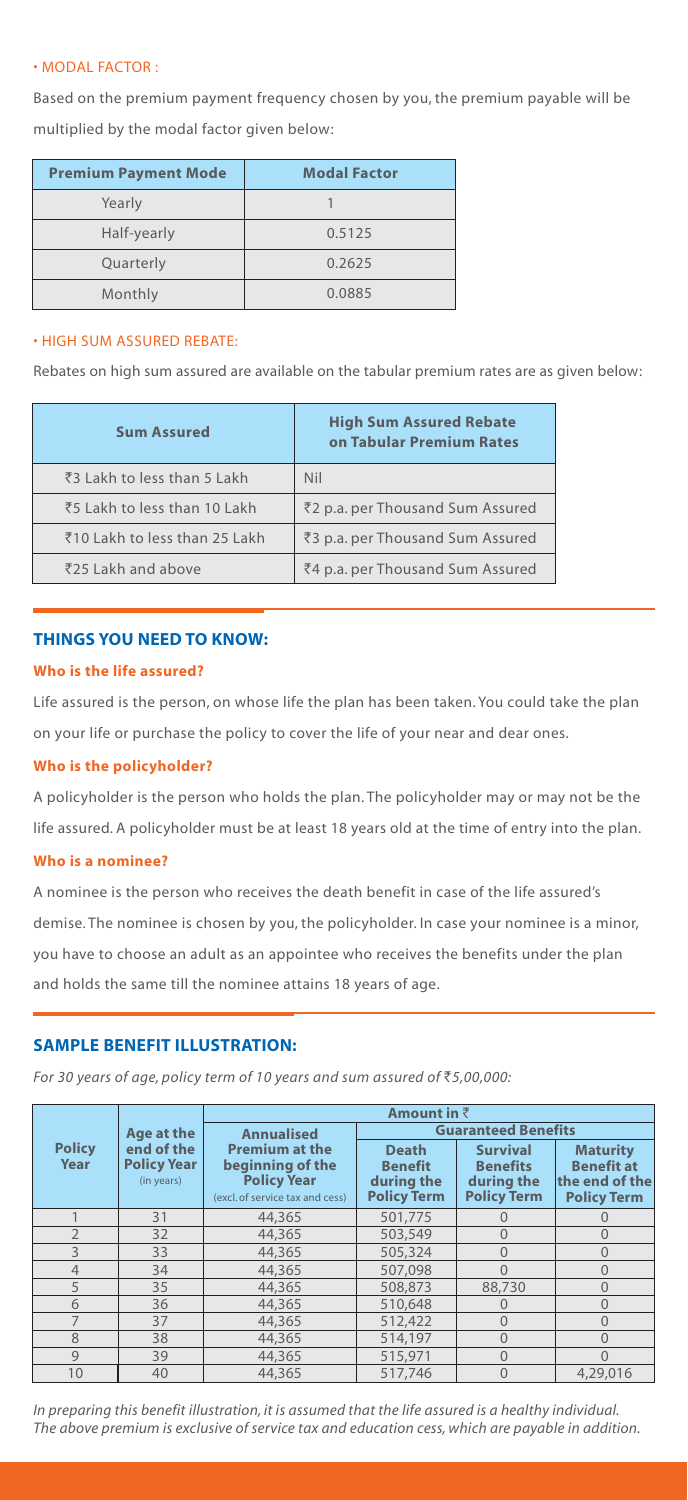# **TERMS & CONDITIONS:**

# • GRACE PERIOD:

 In case you have missed paying your premium by the due date, we will allow a grace period of 30 days from the date of the unpaid premium. The grace period will be 15 days in case of monthly mode. In case of non-payment of premiums during the grace period your policy will be in force and death benefit will be paid as defined earlier in this brochure after recovering the unpaid premiums due during policy year of death.

#### • LAPSE:

 If you have not paid three full years' premium, within the grace period, your policy will lapse. Life cover ceases and no benefits are paid under a lapsed policy.

#### • REDUCED PAID-UP INSURANCE:

 If three full years' premiums are paid and thereafter at any point of time premiums are discontinued, policy will acquire reduced paid-up status (after the grace period). However, future guaranteed additions will cease and future survival benefits will not be paid after policy is made paid-up. Once your policy is made paid-up, you are eligible for proportionate benefits as given below:

- **Paid-up maturity benefit:** Paid-up sum assured + guaranteed additions already accrued – survival benefits already paid (if any). Once this is paid, the policy will terminate.
- **Paid-up death benefit:** Paid-up sum assured + guaranteed additions already accrued. Once this is paid, the policy will terminate.

 *Paid-up sum assured = (Total number of premiums paid / Total number of premiums payable) \* Sum assured*

#### • POLICY REVIVAL:

- You can revive your policy (lapsed and reduced paid-up) by sending us a revival request within two years from the date of first unpaid premium.
- You will need to pay the unpaid premiums, with interest (currently at the rate of 9% compounded annually, the revision of this revival interest rate is subject to approval of IRDA), at the time of revival, and submit satisfactory evidence of continued good health (as per the board approved underwriting rules applicable at that time). You have to bear the cost of medical examination required, if any.
- Once revived, all benefits under the policy, as given under Benefits on Page 1 will be restored.

#### • NOMINATION (SECTION 39 OF THE INSURANCE ACT, 1938):

Nomination will be done as per Section 39 of the Insurance Act, 1938.

 You may at any time during the policy term make a nomination for the payment of the benefits under the Policy in the event of death of the life assured. Where the nominee is a minor, an Appointee, who is not a minor, will necessarily be appointed by You to receive the death benefits during the minority of the nominee. Nomination can be made by communicating the same in writing to the Company. The Nominee can be changed by You at any time during the term of the Policy and any such change shall vacate earlier nomination automatically. The Company does not express any opinion on the validity or legality of the assignment or nomination. An assignment cancels a nomination automatically. In absence of the nominee, the Death Benefit will be paid to your legal heir.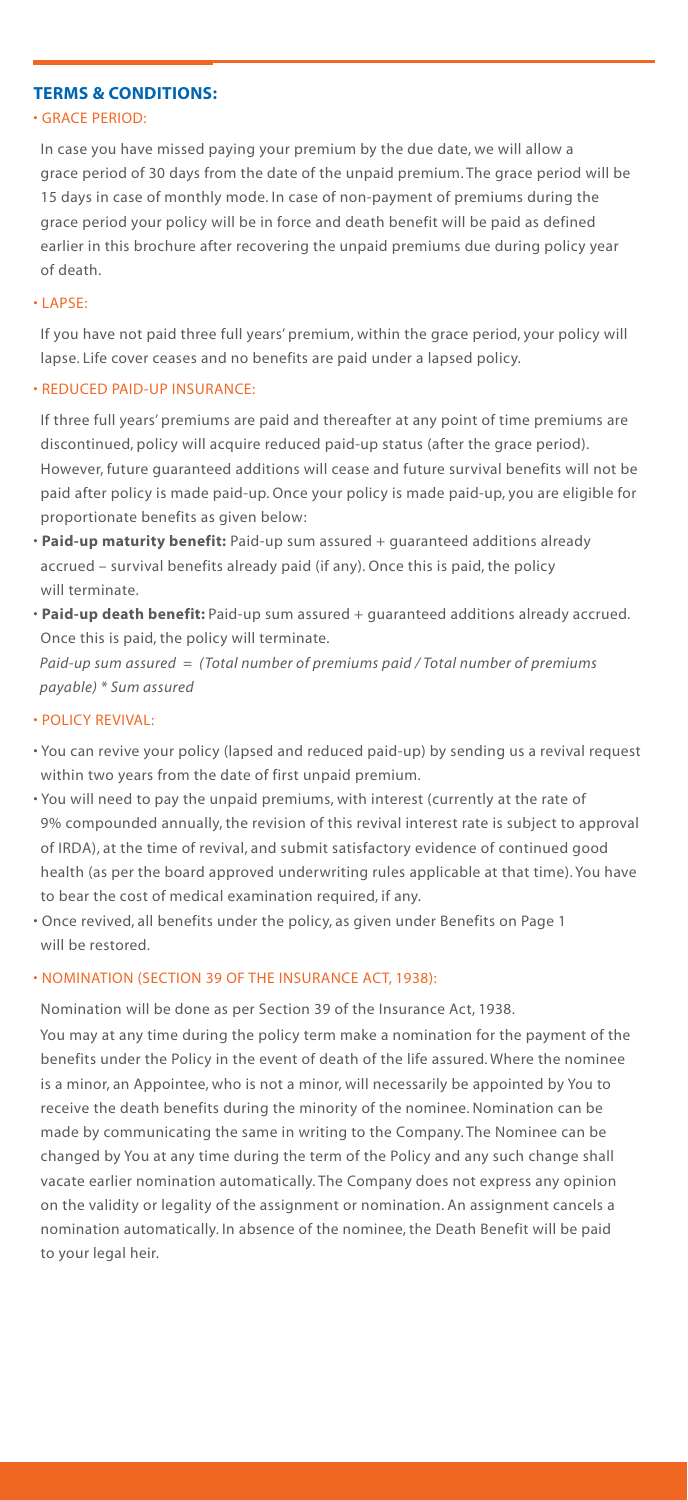### • POLICY SURRENDER:

 You can surrender your policy as per conditions mentioned below. Your policy will be terminated and no further benefits will be paid under the policy after we have paid you the surrender value. Your policy will acquire surrender value if three full years' premiums are paid. The

 surrender benefit paid, will be higher of the minimum guaranteed surrender value and special surrender value. The minimum guaranteed surrender value is as defined below:

 Guaranteed Surrender Value + Surrender Value of the Guaranteed Additions already accrued to the policy

Whereas, Guaranteed Surrender Value is defined as follow:

# • **Guaranteed Surrender Value:**

 Guaranteed Surrender Value Factor x Total premiums paid (up to the date of surrender, excluding taxes and extra premiums if any) less Survival Benefit paid, if any.

The Guaranteed Surrender Value Factors are given below:

|                    | <b>Policy Term</b> |       |       |
|--------------------|--------------------|-------|-------|
| <b>Policy Year</b> | 10                 | 15    | 20    |
| $\mathbf{1}$       | 0%                 | $0\%$ | 0%    |
| $\overline{2}$     | 0%                 | 0%    | $0\%$ |
| 3                  | 30%                | 30%   | 30%   |
| $\overline{4}$     | 50%                | 50%   | 50%   |
| 5                  | 50%                | 50%   | 50%   |
| 6                  | 50%                | 50%   | 50%   |
| $\overline{7}$     | 50%                | 50%   | 50%   |
| 8                  | 70%                | 60%   | 60%   |
| 9                  | 90%                | 65%   | 65%   |
| 10                 | 90%                | 70%   | 65%   |
| 11                 | 0%                 | 75%   | 70%   |
| 12                 | 0%                 | 80%   | 70%   |
| 13                 | 0%                 | 85%   | 75%   |
| 14                 | 0%                 | 90%   | 75%   |
| 15                 | 0%                 | 90%   | 80%   |
| 16                 | $0\%$              | 0%    | 80%   |
| 17                 | 0%                 | 0%    | 85%   |
| 18                 | 0%                 | 0%    | 85%   |
| 19                 | 0%                 | $0\%$ | 90%   |
| 20                 | 0%                 | 0%    | 90%   |

The **Special Surrender Value** is arrived at by the Company, using the actuarial basis as approved by the regulator.

Your policy will be terminated and no further benefits will be paid under the policy after we have paid you the surrender value.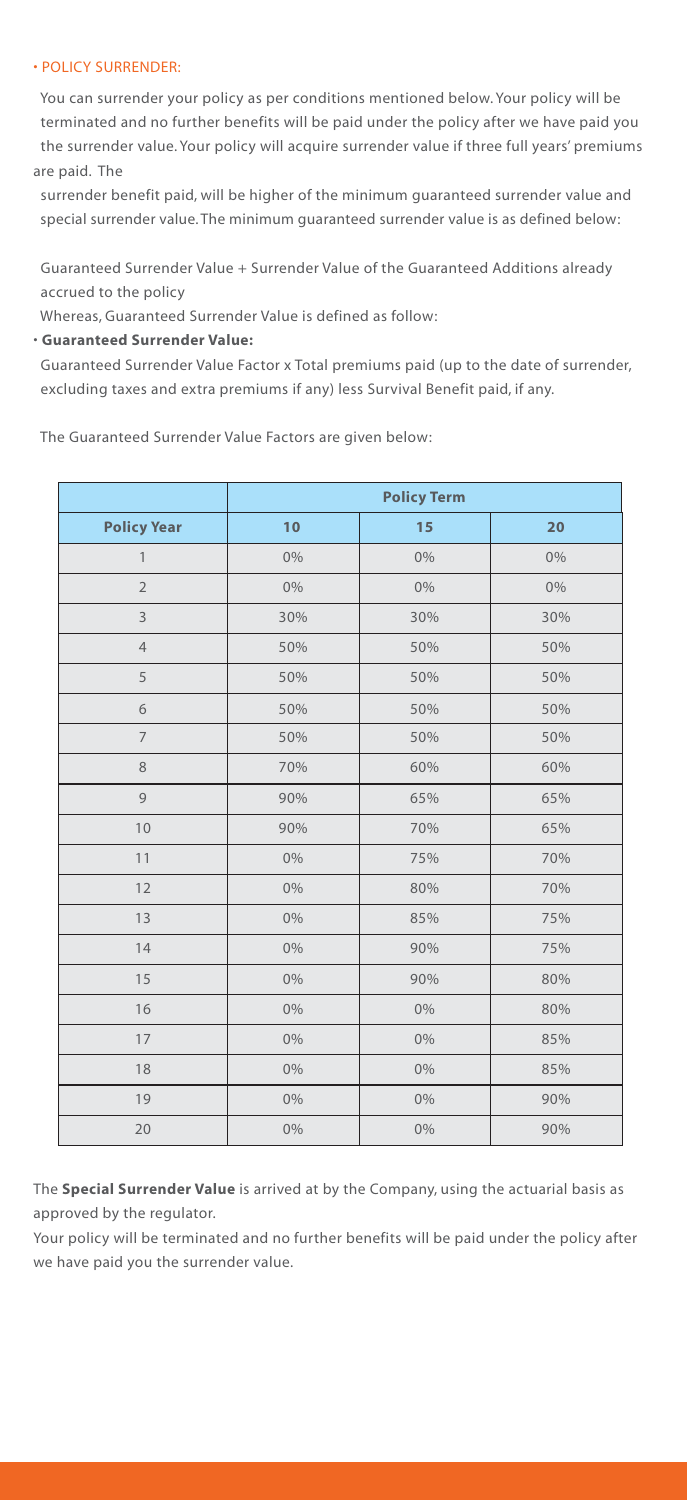#### • ASSIGNMENT (SECTION 38 OF THE INSURANCE ACT, 1938):

 Assignment will be done as per Section 38 of the Insurance Act, 1938. An assignment of the Policy can be made by an endorsement on the Policy itself or by a separate instrument signed in either case by the assignor specifically stating the fact of assignment and duly attested. The first assignment can be made only by You. Assignment shall be effective, from and upon the service of a written notice to the Company together with the endorsement or instrument or a copy thereof duly certified to be correct by both the assignor and the assignee. Assignment will not be permitted where the policy is issued under the Married Women's Property Act, 1874 and conditions apply to assignments of policies issued to partnerships or Hindu Undivided Families.

#### • SUICIDE CLAUSE:

 If the Life Assured commits Suicide, whether sane or insane, within twelve months from the Date of Inception of the policy, 80% of the total premiums paid (excluding taxes and extra premium paid, if any), whether sane or insane, will be payable, provided the policy is in-force.

 In case he / she commits suicide, whether sane or insane, within 12 months from the date of last Revival / Reinstatement, then 80% of the premiums paid (excluding taxes and extra premium paid, if any) till the date of death or the surrender value (if any) as available on the date of death, whichever is higher will be payable, provided the policy in-force.

#### • EXCLUSIONS:

 Persons working in hazardous occupations will be screened suitably or will be offered the product at higher premium rates commensurate with the extra mortality risk.

#### • FREE LOOK PERIOD:

 If you are not satisfied with the terms and conditions of the policy, you may return the policy within the free look period by stating the reasons for your objections. The free look period is 30 days from the date of receipt of the policy document, if your policy is purchased through distance marketing\* and 15 days from the date of receipt of the policy document, if your policy is not purchased through distance marketing\*. You will be entitled to a refund of the amount of premium received by us excluding expenses incurred by us on the policy (i.e., stamp duty, proportionate risk related charges for the period of cover and any expenses borne by us on medicals). All your rights under this Policy shall immediately stand extinguished at the cancellation of the Policy. All your rights under this Policy shall immediately stand extinguished at the cancellation of the Policy.

*\*Distance marketing includes every activity of solicitation (including lead generation) and sale of insurance products through the following modes: (i) Voice mode, which includes telephone-calling (ii) Short Messaging service (SMS) (iii) Electronic mode, which includes e-mail, internet and interactive television (DTH) (iv) Physical mode, which includes direct postal mail and newspaper and magazine inserts and (v) Solicitation through any means of communication other than in person.*

### • SECTION 41 OF THE INSURANCE ACT, 1938:

 No person shall allow or offer to allow, either directly or indirectly, as an inducement to any person to take out or renew or continue an insurance in respect of any kind of risk relating to lives or property in India, any rebate of the whole or part of the commission payable or any rebate of the premium shown on the policy, nor shall any person taking out or renewing or continuing a policy accept any rebate, except such rebate as may be allowed in accordance with the published prospectuses or tables of the insurer;